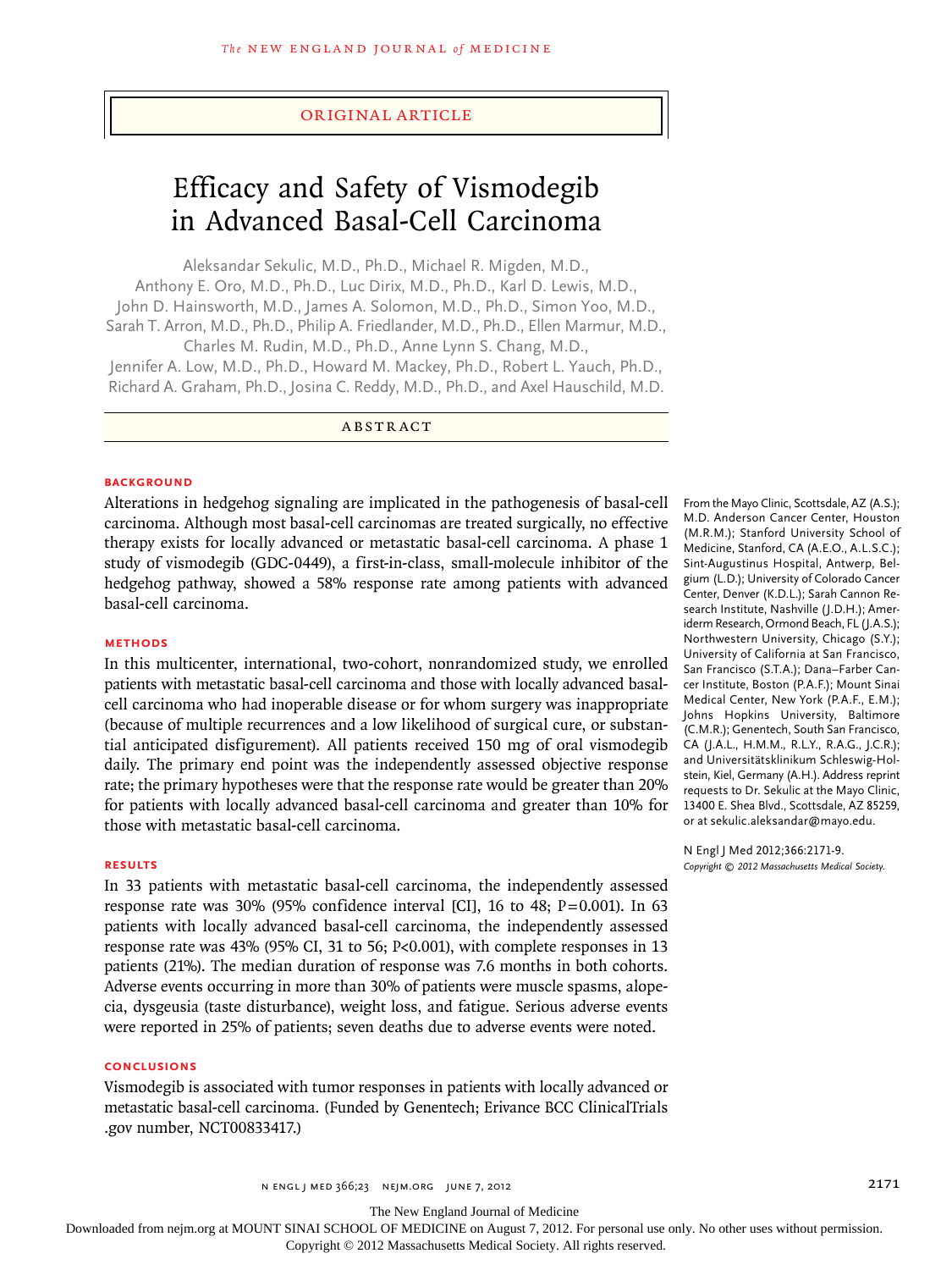**Basal-CELL CARCINOMA IS THE MOST common cancer.** It is estimated that more than 2.1 million new patients were treated for nonmelanoma skin cancer in 2006 in the common cancer. It is estimated that more than 2.1 million new patients were treated United States<sup>1</sup>; approximately 80% of nonmelanoma skin cancers are basal-cell carcinomas. Although most basal-cell carcinomas are readily treated by means of various surgical methods, these lesions occasionally progress to an advanced state that is no longer amenable to surgery or radiation therapy (locally advanced basal-cell carcinoma) or, more rarely, the lesions spread to distant sites (metastatic basal-cell carcinoma). When this study was designed, there was no approved therapy for advanced basal-cell carcinoma.

Molecular and genetic studies have shown that almost all basal-cell carcinomas contain genetic alterations in the hedgehog signaling pathway, resulting in aberrant pathway activation and uncontrolled proliferation of basal cells. Most commonly, these alterations cause loss of function of patched homologue 1 (PTCH1), which normally acts to inhibit the signaling activity of smoothened homologue (SMO), a seven-transmembrane protein.2,3 Vismodegib (GDC-0449, Genentech) is a first-in-class, small-molecule inhibitor of SMO. A phase 1 study of vismodegib involving 33 patients with advanced basal-cell carcinoma showed a 58% confirmed response rate and a median duration of response of 12.8 months.4,5 This phase 2 study (Erivance BCC) was conducted to more fully evaluate the efficacy and safety of vismodegib in patients with locally advanced or metastatic basalcell carcinoma.

#### ME THODS

## **STUDY DESIGN**

A control group was not used in this study, given the small patient population, the historical absence of spontaneous responses, and the lack of available effective therapies. The continuous dosing schedule of 150 mg of vismodegib once daily was chosen on the basis of the pharmacokinetic properties characterized in the phase 1 study.6 Patients received vismodegib until disease progression, unacceptable toxic effects, or discontinuation of the study. Dose interruption for up to 4 weeks was allowed in order for patients to recover from toxic effects.

The primary end point was the objective response rate as assessed by independent review. For metastatic basal-cell carcinoma, we used the Response Evaluation Criteria in Solid Tumors (RECIST) guidelines, version 1.0<sup>7</sup> (Table 1 in the Supplementary Appendix, available with the full text of this article at NEJM.org). Because a standard end point for locally advanced basal-cell carcinoma did not exist when this study was designed, response was defined as a decrease of 30% or more in the externally visible or radiographic dimension (if applicable) or complete resolution of ulceration (if present at baseline). The investigators and independent reviewers were instructed to include residual scarring when measuring the externally visible dimension. Responses had to be confirmed at least 4 weeks after initial documentation. Progressive disease was defined as an increase of 20% or more in the externally visible or radiographic dimension (if applicable), new ulceration, or a new lesion. For patients with multiple target lesions, the sum of the longest diameters was used to determine response and progression.

An independent review panel assessed photographs for all patients with locally advanced basalcell carcinoma, and another panel assessed radiographic scans for all patients with metastatic basal-cell carcinoma and for patients with locally advanced basal-cell carcinoma who had radiographically measurable disease. For patients with locally advanced basal-cell carcinoma who had a response and underwent tumor biopsy during the study, independent pathological evaluation was used to determine whether the response was partial or complete (on the basis of the presence or absence of residual basal-cell carcinoma in the biopsy specimen) (see the Methods section in the Supplementary Appendix).

# **STUDY OVERSIGHT**

The trial was designed jointly by the first author and the sponsor (Genentech). Data were collected by the site investigators under a confidentiality agreement and were retained and analyzed by the sponsor. All authors had full access to the data and vouch for the accuracy and completeness of the data and analysis and the fidelity of the study to the protocol. The first draft of the manuscript was written by the first author and one author who is an employee of the sponsor. All authors contributed to subsequent drafts and decided to submit the manuscript for publication. Writing assistance was provided by F. Hoffmann–La Roche and the sponsor.

2172 **N ENGL J MED 366;23 NEIM.ORG JUNE 7, 2012** 

The New England Journal of Medicine

Downloaded from nejm.org at MOUNT SINAI SCHOOL OF MEDICINE on August 7, 2012. For personal use only. No other uses without permission.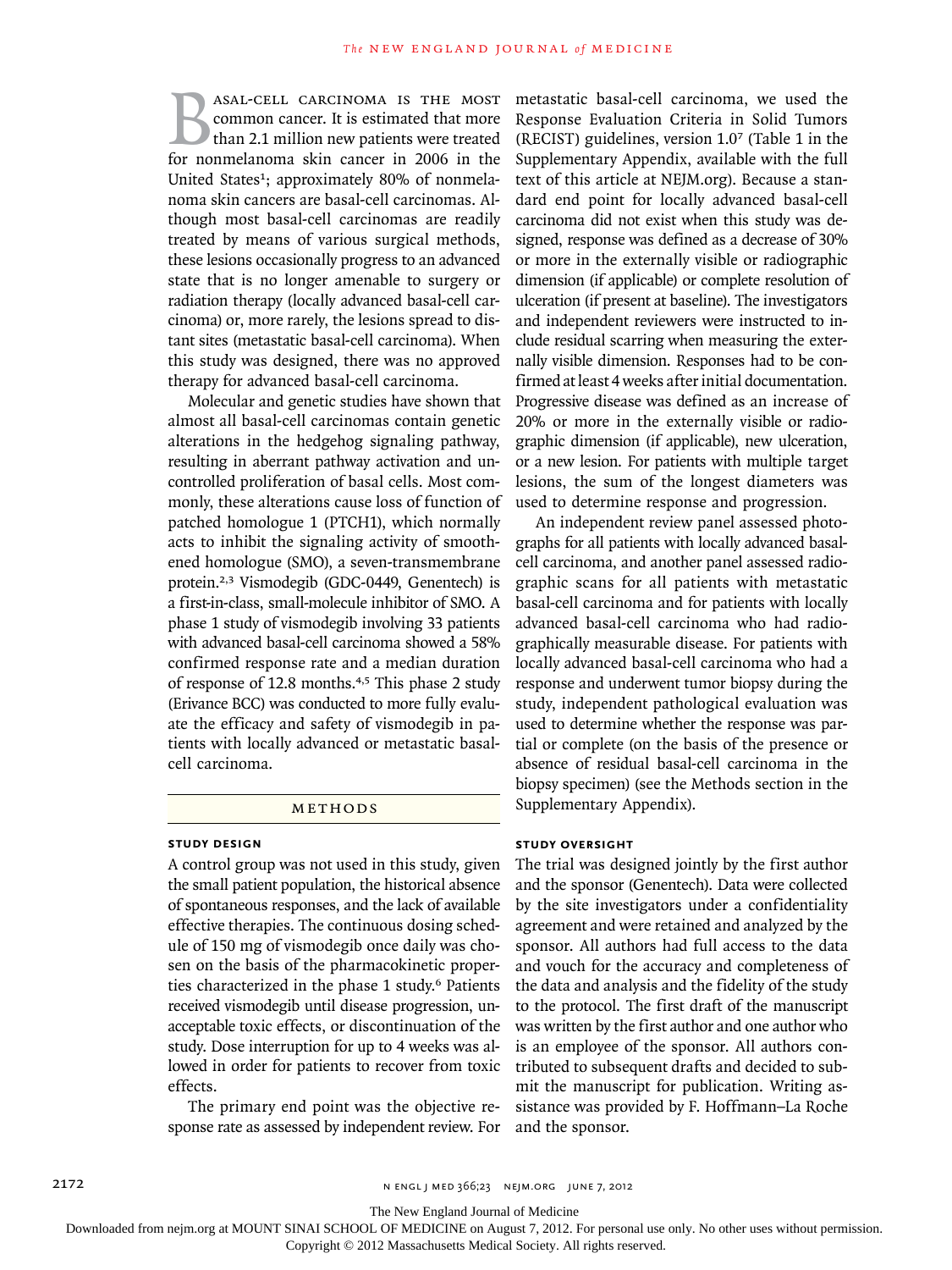The study was reviewed and approved by the institutional review board or ethics committee at each site. All patients provided written informed consent. The protocol, including the statistical analysis plan, is available at NEJM.org.

## **ELIGIBILITY**

Eligible patients were at least 18 years of age, had adequate organ function, and had an Eastern Cooperative Oncology Group performance status of 2 or less, with 0 indicating fully active, 1 restricted in strenuous activity but ambulatory and able to carry out light work, and 2 ambulatory and capable of self-care but unable to work.<sup>8</sup> Patients with metastatic basal-cell carcinoma had measurable disease (including nodal metastases), according to the RECIST guidelines, as assessed with computed tomography or magnetic resonance imaging. Patients with locally advanced basal-cell carcinoma had at least one lesion that was 10 mm or more in the longest diameter and was considered inoperable or for which surgery was considered inappropriate, in the opinion of a specialist in Mohs dermatologic, head and neck, or plastic surgery. Acceptable reasons for surgery to be considered inappropriate were one or both of the following: the recurrence of basal-cell carcinoma after two or more surgical procedures and an expectation that curative resection would be unlikely, or substantial morbidity or deformity anticipated from surgery. In the group of patients with locally advanced basal-cell carcinoma, prior radiation therapy to one or more target lesions was required, unless it was contraindicated or inappropriate. A pathology report documenting the diagnosis of basal-cell carcinoma was required for all patients; for patients with metastatic basal-cell carcinoma, the diagnosis needed to be made on the basis of tissue from a metastatic lesion. Patients with the basal-cell nevus syndrome (Gorlin's syndrome) could enroll in the study if all the other criteria were met.

Women of childbearing potential and men with female partners of childbearing potential were required to use two methods of contraception, owing to the teratogenic potential of vismodegib. Exclusion criteria were major organ dysfunction, pregnancy, lactation, participation in an investigational study in the previous 4 weeks, life expectancy of less than 12 weeks, uncontrolled medical illnesses, other conditions that would contraindicate the use of an investigational drug,

and an inability to swallow capsules. Concurrent antitumor therapy was not permitted.

#### **DATA COLLECTION**

All patients underwent physical examination and laboratory testing (including pregnancy testing for women of childbearing potential) at baseline and every 4 weeks thereafter. For patients with radiographically measurable disease (all patients with metastatic basal-cell carcinoma and some with locally advanced basal-cell carcinoma), radiographic assessment of tumors was performed at baseline and every 8 weeks thereafter. In patients with locally advanced basal-cell carcinoma, tumors were assessed by means of physical examination (documented by standardized digital photography) at baseline and every 8 weeks thereafter. Data on adverse events were collected for up to 45 days after the last administration of vismodegib or after withdrawal from the study, whichever was later.

# **HEDGEHOG PATHWAY activity IN STORED TUMOR TISSUE**

Archival formalin-fixed, paraffin-embedded samples of tumor tissue were macrodissected for enrichment of tumor content and processed for transcriptional profiling. Expression levels of the hedgehog target genes GLI family zinc finger 1 (*GLI1*) and patched homologue 2 (*PTCH2*) were assessed by means of a polymerase-chain-reaction assay (TaqMan, Life Technologies) and calculated by the 2–ΔCt method, in which the cycling threshold (Ct) of *GLI1* or *PTCH2* was normalized to the Ct of *SMO* and expressed as a power of 2 (2EXP−[Ct(GLI1)−Ct(SMO)]).4 Control samples of messenger RNA were obtained from formalinfixed, paraffin-embedded samples of normal skin obtained from commercial sources.

#### **STATISTICAL ANALYSIS**

Efficacy and safety analyses were performed according to the protocol-specified time point for the primary analysis, with the use of data collected from the beginning of the study (February 10, 2009) through 9 months after the first treatment of the last enrolled patient (November 26, 2010). The primary objective was to test whether the response rate was greater than 10% among patients with metastatic basal-cell carcinoma and greater than 20% among patients with locally advanced basal-cell carcinoma, as determined with the use of exact binomial one-sided tests. Dura-

The New England Journal of Medicine

Downloaded from nejm.org at MOUNT SINAI SCHOOL OF MEDICINE on August 7, 2012. For personal use only. No other uses without permission.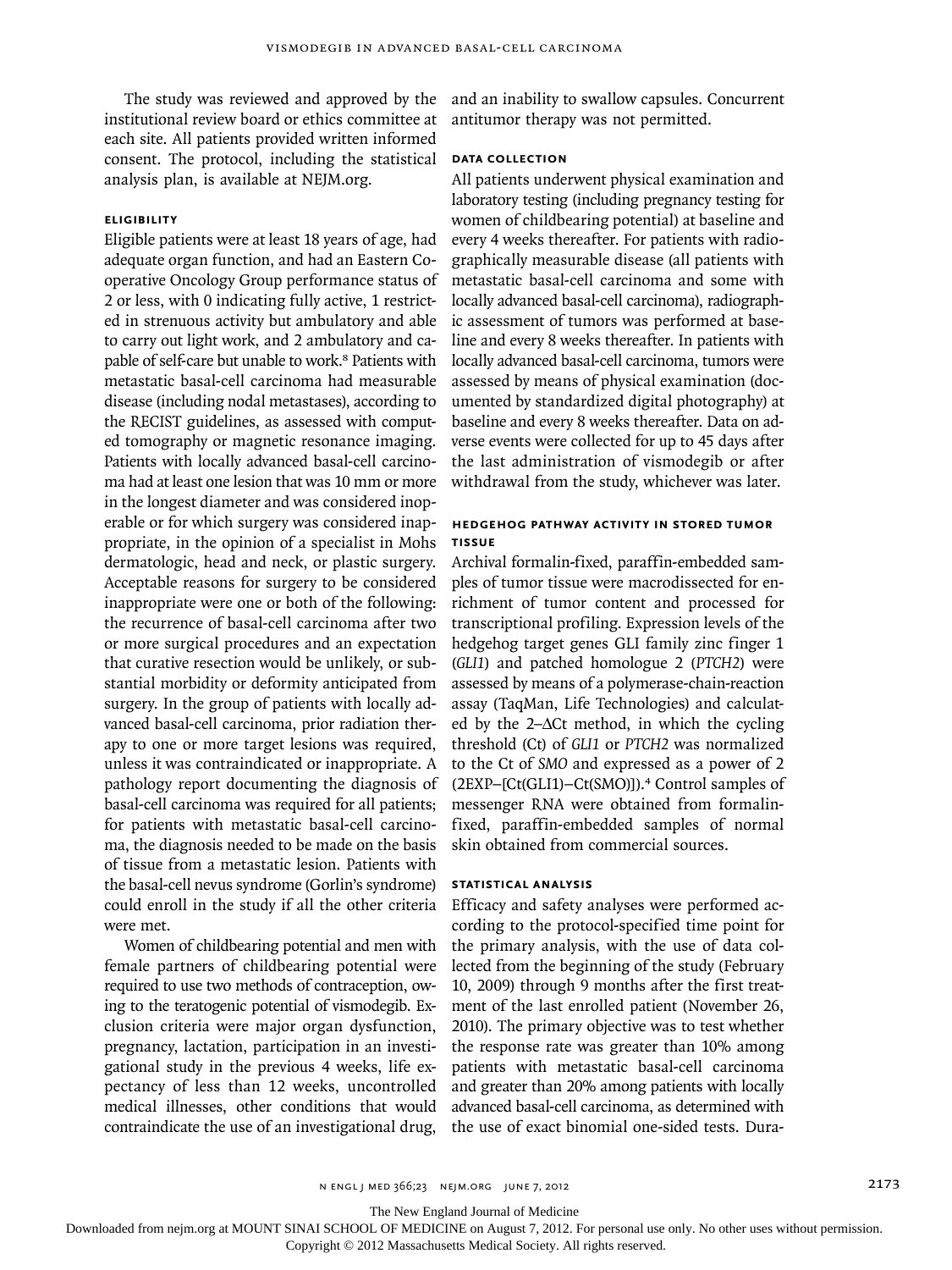tion of response was the major secondary end point. The population for the efficacy analysis included all treated patients for whom the independent pathologist confirmed basal-cell carcinoma in tumor tissue (see the Methods section in the Supplementary Appendix). The study had approximately 80% probability of rejecting the null hypothesis, given a true response rate of 37% in the group of patients with metastatic basal-cell carcinoma (with 20 treated patients) and a true response rate of 34% in the group of patients with locally advanced basal-cell carcinoma (with 80 treated patients).

All patients were included in the safety analyses. Adverse events were graded according to the National Cancer Institute's Common Terminology Criteria for Adverse Events, version 3.0 (http://ctep.cancer.gov/protocolDevelopment/ electronic\_applications/docs/ctcaev3.pdf).

## R ESULT S

#### **PATIENTS**

We enrolled 104 patients over a period of 13 months at 31 sites in the United States, Europe, and Australia: 33 patients had metastatic basal-cell

carcinoma and 71 had locally advanced basal-cell carcinoma. Eight patients with locally advanced basal-cell carcinoma were excluded from the efficacy analysis because the independent pathologist did not identify basal-cell carcinoma in biopsy specimens obtained at baseline (5 patients did not have basal-cell carcinoma at baseline but did have basal-cell carcinoma in archival tissue, 2 had squamous-cell carcinoma at baseline and basalcell carcinoma in archival tissue, and 1 did not have basal-cell carcinoma either at baseline or in archival tissue). No patients with metastatic basalcell carcinoma were excluded. The median age was 62 years in both cohorts; all patients were white (Table 1).

The majority of patients with metastatic basalcell carcinoma (61%) had three or more target lesions. The most frequent sites of target lesions were the lung (67%) and lymph nodes (21%) (Table 2 in the Supplementary Appendix). Prior surgery was reported for 97% of patients with metastatic basal-cell carcinoma, prior radiation therapy for 58%, and prior systemic therapy for 30%.

Among patients with locally advanced basalcell carcinoma, 38% of those included in the efficacy analysis had cancer that was considered to

| Table 1. Demographic and Clinical Characteristics of the Patients at Baseline.* |                                                |                                                               |  |  |  |
|---------------------------------------------------------------------------------|------------------------------------------------|---------------------------------------------------------------|--|--|--|
| Characteristic                                                                  | Metastatic Basal-Cell<br>Carcinoma<br>$(N=33)$ | <b>Locally Advanced Basal-Cell</b><br>Carcinoma<br>$(N = 63)$ |  |  |  |
| $Age - yr$                                                                      | $61.6 \pm 11.4$                                | $61.4 \pm 16.9$                                               |  |  |  |
| Median                                                                          | 62.0                                           | 62.0                                                          |  |  |  |
| Range                                                                           | $38 - 92$                                      | $21 - 101$                                                    |  |  |  |
| $Sex - no. (%)$                                                                 |                                                |                                                               |  |  |  |
| Male                                                                            | 24(73)                                         | 35 (56)                                                       |  |  |  |
| Female                                                                          | 9(27)                                          | 28 (44)                                                       |  |  |  |
| White race — no. $(\%)\uparrow$                                                 | 33 (100)                                       | 63 (100)                                                      |  |  |  |
| Contraindications to surgery or radiation therapy — no. $(\%)$ :                |                                                |                                                               |  |  |  |
| Inoperable tumor                                                                |                                                | 24(38)                                                        |  |  |  |
| Surgery inappropriate                                                           |                                                | 39 (62)                                                       |  |  |  |
| Multiple recurrences                                                            |                                                | 16(25)                                                        |  |  |  |
| Substantial morbidity or deformity anticipated                                  |                                                | 32 (51)                                                       |  |  |  |
| Radiation therapy previously administered                                       |                                                | 13(21)                                                        |  |  |  |
| Radiation therapy inappropriate or contraindicated                              |                                                | 50 (79)                                                       |  |  |  |

\* Plus–minus values are means ±SD.

† Race was determined by the investigators.

‡ Contraindications to surgery or radiation therapy are reported only for patients with locally advanced basal-cell carcinoma. Such contraindications were not part of the eligibility criteria for patients with metastatic basal-cell carcinoma.

The New England Journal of Medicine

Downloaded from nejm.org at MOUNT SINAI SCHOOL OF MEDICINE on August 7, 2012. For personal use only. No other uses without permission.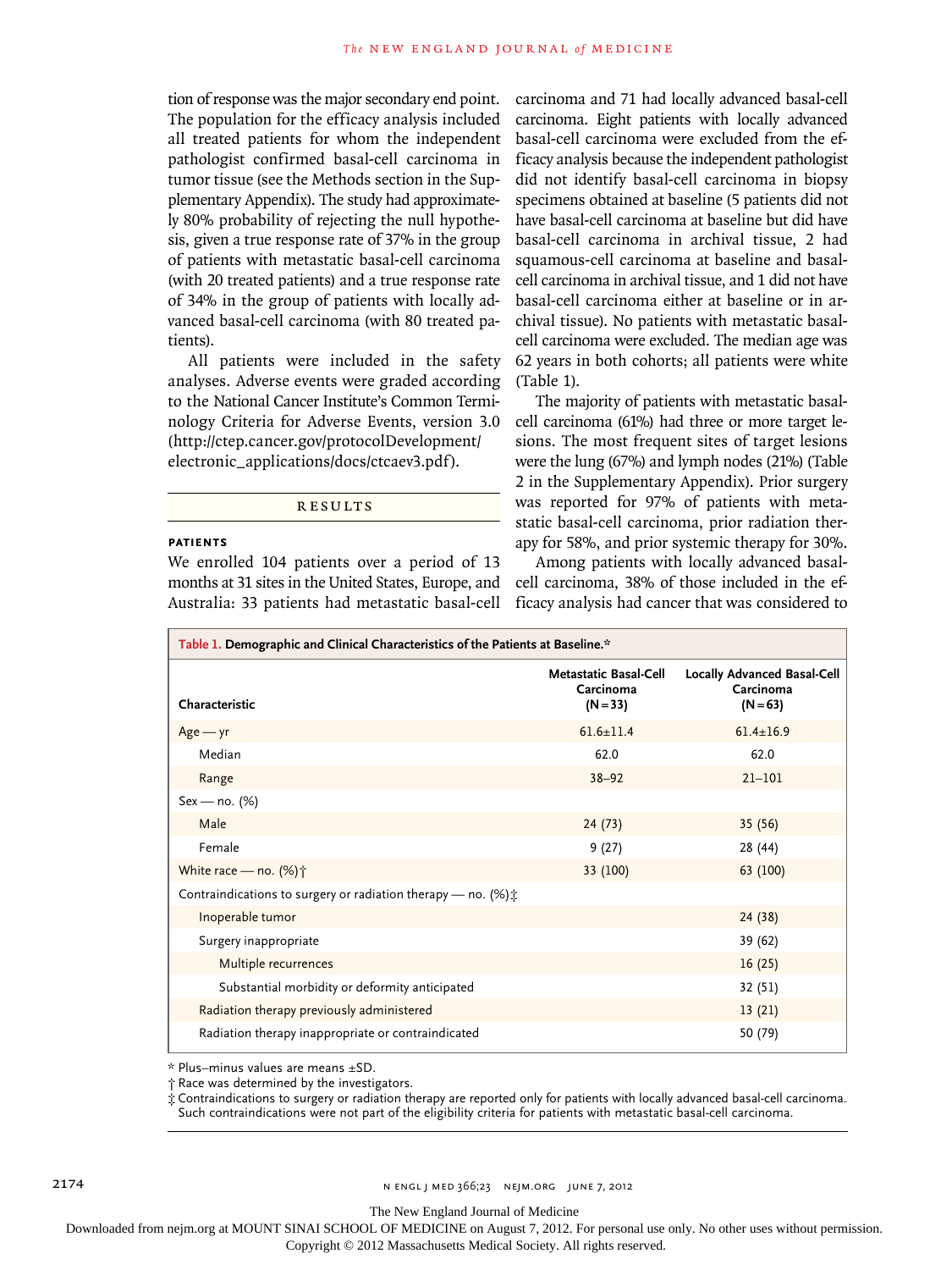| Table 2. Primary and Secondary Efficacy End Points and Treatment Duration.* |                                                         |                       |                                                               |                       |  |  |  |
|-----------------------------------------------------------------------------|---------------------------------------------------------|-----------------------|---------------------------------------------------------------|-----------------------|--|--|--|
| Outcome                                                                     | <b>Metastatic Basal-Cell</b><br>Carcinoma<br>$(N = 33)$ |                       | <b>Locally Advanced Basal-Cell</b><br>Carcinoma<br>$(N = 63)$ |                       |  |  |  |
|                                                                             | Independent<br>Review                                   | Site<br>Investigators | Independent<br>Review                                         | Site<br>Investigators |  |  |  |
| Objective response - no. (%)                                                | 10(30)                                                  | 15(45)                | 27(43)                                                        | 38 (60)               |  |  |  |
| 95% CI                                                                      | $16 - 48$                                               | $28 - 62$             | $30 - 56$                                                     | $47 - 72$             |  |  |  |
| P value                                                                     | 0.001                                                   |                       | < 0.001                                                       |                       |  |  |  |
| Stable disease - no. (%)                                                    | 21(64)                                                  | 15 (45)               | 24 (38)                                                       | 15 (24)               |  |  |  |
| Progressive disease - no. (%)                                               | 1(3)                                                    | 2(6)                  | 8(13)                                                         | 6(10)                 |  |  |  |
| Data missing or could not be evaluated - no. $(\%)$                         | 1(3)                                                    | 1(3)                  | 4(6)                                                          | 4(6)                  |  |  |  |
| Median duration of response - mo                                            | 7.6                                                     | 12.9                  | 7.6                                                           | 7.6                   |  |  |  |
| Median progression-free survival, based on independent<br>review — mo       | 9.5                                                     |                       | 9.5                                                           |                       |  |  |  |
| Duration of treatment — moj                                                 |                                                         |                       |                                                               |                       |  |  |  |
| Median                                                                      | 10.0                                                    |                       | 9.7                                                           |                       |  |  |  |
| Range                                                                       | $0.7 - 16.4$                                            |                       | $1.1 - 18.7$                                                  |                       |  |  |  |
| Patients still receiving treatment — no./total no. $(\%)$ :                 | 19/33 (58)                                              |                       | 32/71 (45)                                                    |                       |  |  |  |

\* CI denotes confidence interval.

† Data were calculated on the basis of all treated patients (33 patients with metastatic basal-cell carcinoma and 71 with locally advanced basal-cell carcinoma).

‡ Data include all treated patients (33 patients with metastatic basal-cell carcinoma and 71 with locally advanced basal-cell carcinoma). Patients were still receiving treatment as of the data-cutoff point (November 26, 2010), which was 9 months after the last patient was enrolled.

be inoperable. In the remaining 62% of these patients, surgery was considered to be inappropriate: 25% had multiple recurrences, surgery was anticipated to result in considerable morbidity or deformity in 51%, and both reasons applied in 14%. In this group, 21% of patients had received radiation therapy to a target lesion, whereas radiation therapy was contraindicated or inappropriate in 79%. Prior surgery was reported for 89% of patients in this cohort, prior radiation therapy (for any current or prior basal-cell carcinoma lesions) for 27%, and prior systemic or topical therapy for 11%.

## **EFFICACY**

This study met its primary end point of independently assessed objective response in both cohorts (Table 2). In the group of patients with metastatic basal-cell carcinoma, the objective response rate, according to independent review, was 30% (95% confidence interval [CI], 16 to 48), which was significantly greater than the null hypothesis of 10%  $(P=0.001)$ . According to the assessments made by the site investigators, responses were observed in

45% of patients (95% CI, 28 to 62). Concordance between the response assessments made by the independent reviewer and those made by the site investigators was 79%. All responses in patients with metastatic basal-cell carcinoma were partial responses. The majority of these patients (24 of 33 [73%]) had tumor shrinkage, according to independent review (Fig. 1A). Three patients with tumor shrinkage of more than 30% had an unconfirmed response and were therefore considered to have stable disease.

As of the data-cutoff point, the median duration of objective response in the group of patients with metastatic basal-cell carcinoma was 7.6 months (range, 2.1 to 11.1), according to independent review. The investigator-determined response duration was 12.9 months (range, 1.9 to 12.9). The median progression-free survival for this cohort was 9.5 months (95% CI, 7.4 to not estimable), according to independent review, and 9.2 months (95% CI, 7.4 to not estimable), according to the assessments made by the site investigators; data on overall survival were not mature.

In the group of patients with locally advanced

n engl j med 366;23 nejm.org june 7, 2012 2175

The New England Journal of Medicine

Downloaded from nejm.org at MOUNT SINAI SCHOOL OF MEDICINE on August 7, 2012. For personal use only. No other uses without permission.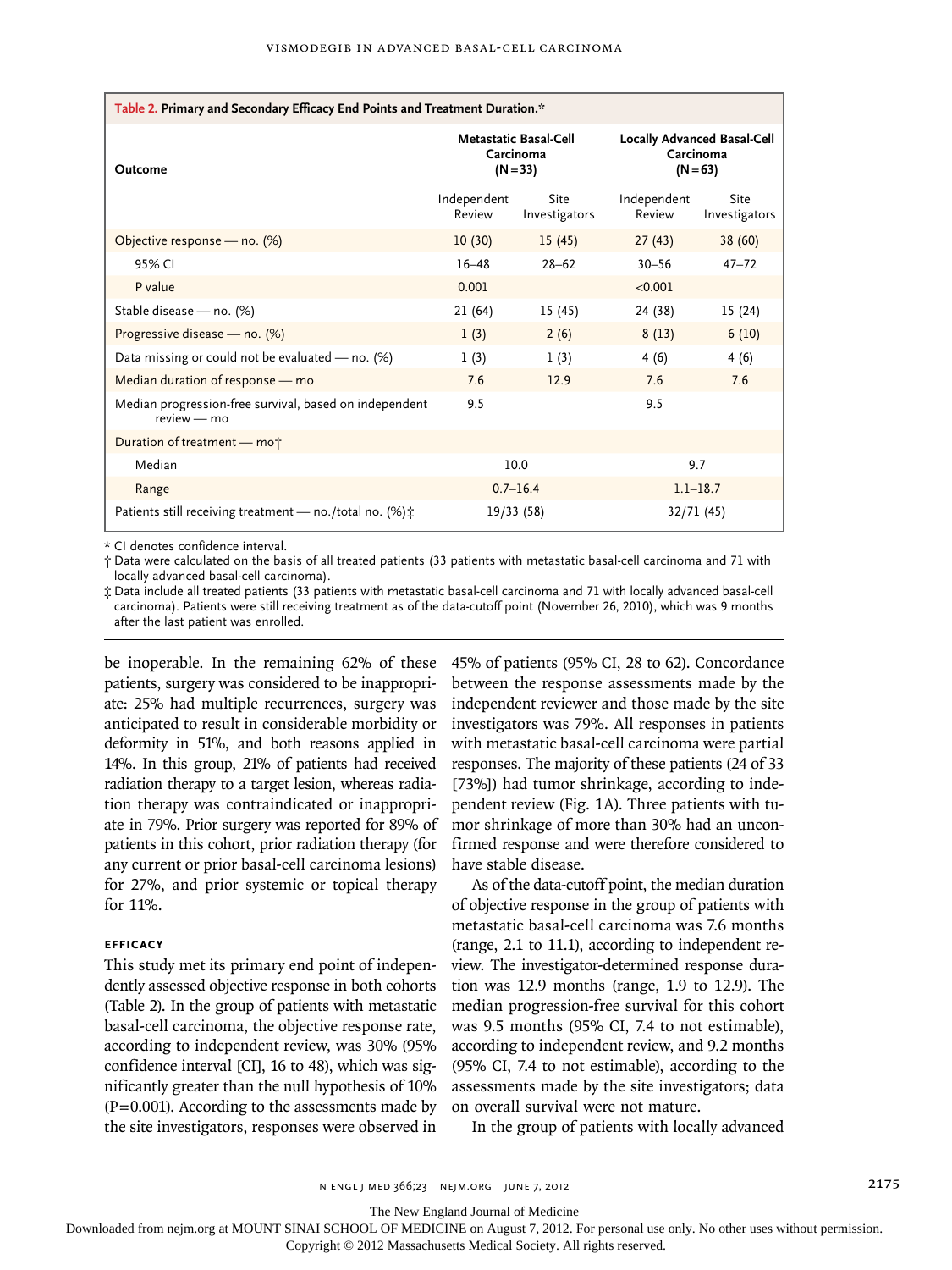

#### **Figure 1. Maximum Tumor Shrinkage in the Two Cohorts.**

Panel A shows a waterfall plot of maximum tumor shrinkage (the sum of the longest diameters, as compared with baseline), according to the independent review before progression, in the group of 33 patients with metastatic basalcell carcinoma. Each bar represents a patient; 3 had a best percentage change of 0 in the sum of the longest diameters, accounting for the gap in the bars. Three patients did not have measurements, and 1 could not be evaluated for assessment of best confirmed response; data from these 4 patients were excluded from this figure. Panel B shows a waterfall plot of maximum tumor shrinkage before progression, as assessed by independent review, in the 63 patients with locally advanced basal-cell carcinoma who were included in the efficacy analysis. For patients with target lesions that were assessed only by measuring the externally visible dimension, the maximum tumor shrinkage shown is based on the externally visible dimension. For patients who also underwent radiographic assessment, the waterfall plot shows the assessment approach yielding the greater percent reduction (either radiographic assessment or measurement of the externally visible dimension). Four patients did not have lesion measurements; data from these patients were not included in this figure. The asterisk denotes a patient with tumor shrinkage of less than 30% and a response assessed on the basis of the complete resolution of ulceration. In both panels, the dashed line represents a 30% decrease in the sum of the longest diameters.

> basal-cell carcinoma, the objective response rate, according to independent review, was 43% (95% CI, 30 to 56), which was significantly greater than the null hypothesis of  $20\%$  (P<0.001). Of

the 63 patients included in the efficacy analysis, 13 (21%) had a complete response (defined as the absence of residual basal-cell carcinoma on assessment of a biopsy specimen), according to the independent review. As of the data-cutoff point, 10 of the 13 patients who had a complete response had not had disease progression. The response rate, according to the assessments made by the site investigators, was 60% (95% CI, 47 to 72), with 20 patients (32%) having a complete response. Concordance between the independent review and the assessments made by the site investigators was 60%. Of the 8 patients who were excluded from the efficacy analysis because the independent pathologist did not identify basal-cell carcinoma in baseline biopsy specimens, 4 had a response to vismodegib, according to the independent review.

The majority of patients with locally advanced basal-cell carcinoma had tumor shrinkage (Fig. 1B). In some cases, patients with tumor shrinkage of 30% or more were considered not to have had a response (unconfirmed responses), owing to a response followed by one or more assessments of stable disease or progression, missing radiographic or external-dimension assessments, confirmation occurring less than 4 weeks after the initial response, or radiographic evidence of progression at the same time that physical examination showed shrinkage.

The median duration of response in the group of patients with locally advanced basal-cell carcinoma was 7.6 months (range, 1.0 to 12.9), according to the independent review, and 7.6 months (range, 1.4 to 16.6), according to the site investigators' assessments. As of the data-cutoff point, the median progression-free survival was 9.5 months (95% CI, 7.4 to 11.9), according to the independent review, and 11.3 months (95% CI, 9.5 to 16.8), according to the investigators' assessments; data for overall survival were not mature. Overall, biopsy specimens from 34 of the 63 patients (54%) in this group showed no residual basal-cell carcinoma in any target lesions; these 34 patients included patients with a confirmed response, according to the independent review or the investigator's assessment, as well as patients with stable or progressive disease. Visible reductions in tumor size and improvement in appearance were noted by the site investigators for the majority of patients in this cohort (Fig. 2).

After patients had received 150 mg of vismodegib once daily for 8 weeks, the mean (±SD) steady-state plasma concentrations of vismodegib

2176 **n engl j med 366;23** n engl j med 366;23 nejm.org june 7, 2012

The New England Journal of Medicine

Downloaded from nejm.org at MOUNT SINAI SCHOOL OF MEDICINE on August 7, 2012. For personal use only. No other uses without permission.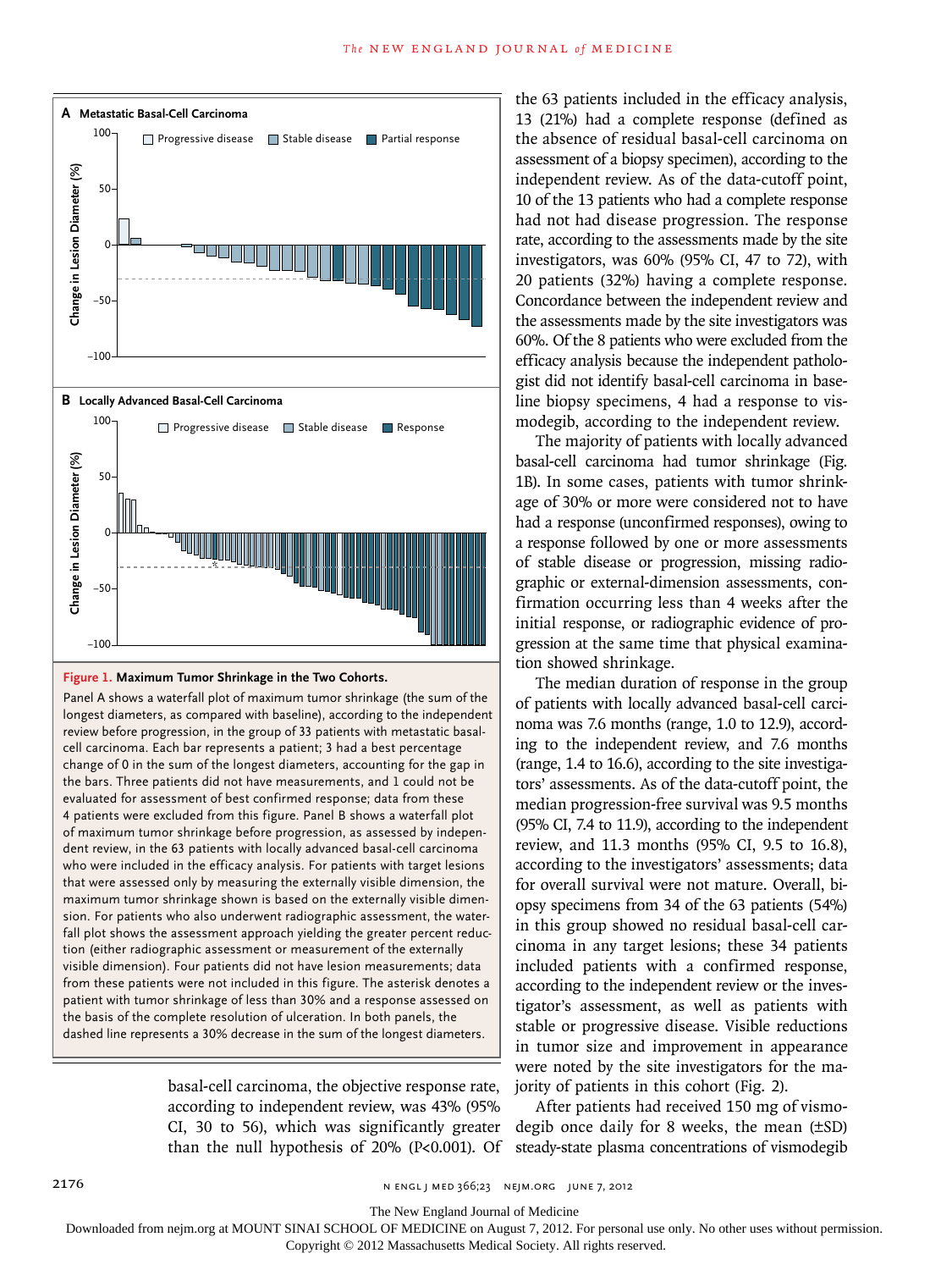were similar in patients with locally advanced and those with metastatic basal-cell carcinoma  $(26.3\pm9.61 \mu M \text{ and } 29\pm9.82 \mu M, \text{ respectively})$ (Fig. 1 in the Supplementary Appendix). These results are consistent with previous findings.<sup>5</sup>

Activation of the hedgehog pathway in archival tumor samples from the patients was assessed by relative expression levels of *GLI1* and *PTCH2*, as measured with the TaqMan real-time polymerase-chain-reaction assay; data were available for 76% of patients. The distribution of *GLI1* and *PTCH2* expression levels was similar in the two cohorts, with higher expression levels than those found in control specimens from normal skin (Fig. 2 in the Supplementary Appendix). These findings are consistent with active hedgehog signaling<sup>9</sup> and with the results of the phase 1 study.<sup>4</sup>

#### **ADVERSE EVENTS**

As of the data-cutoff point, approximately half the patients had discontinued the study treatment, and the median duration of drug exposure was approximately 10 months in both cohorts (Table 2). The most common reasons for discontinuation of vismodegib were disease progression in the group of patients with metastatic basal-cell carcinoma (18%) and the patient's decision in the group of patients with locally advanced basalcell carcinoma (25%) (Table 3 in the Supplementary Appendix); the reasons for this decision were not documented.

All patients had at least one adverse event during the study; more than half the treated patients (57%) had only grade 1 or 2 adverse events. Adverse events of any grade occurring in 20% or more of patients are summarized in Table 3; these findings are consistent with the pattern of adverse events in the phase 1 study. Adverse events of grade 3 or 4 included muscle spasms, weight loss, fatigue, and loss of appetite. Of the 104 patients in the study, 13 (12%) had an adverse event leading to the discontinuation of the study drug; the most common was muscle spasms, reported in 2 patients.

Serious adverse events were reported in 26 patients (25%) (Table 4 in the Supplementary Appendix). Grade 5 (fatal) adverse events were reported in 7 patients (1 with metastatic basalcell carcinoma and 6 with locally advanced basalcell carcinoma): death from an unknown cause (in 3 patients) and hypovolemic shock, myocardial infarction, meningeal disease, and ischemic



**Figure 2. Photographs of Lesions before and during Treatment in Two Patients with Locally Advanced Basal-Cell Carcinoma.**

Panel A shows locally advanced basal-cell carcinomas on the scalp and forehead of a 68-year-old woman; substantial deformity was anticipated from surgery. No prior surgeries other than biopsies were reported. Radiation therapy was considered to be contraindicated, owing to multiple coexisting conditions and a risk of damage to the brain. No residual basal-cell carcinoma was detected in biopsy specimens obtained at week 16. This patient was considered to have had a complete response, according to the independent review and the site investigator. Panel B shows three of five target lesions (on the right temple, back of the neck, and left temple and external auditory canal) in an 82-year-old man with locally advanced basal-cell carcinoma. The patient had undergone numerous surgical procedures. The lesions present at enrollment had recurred at least twice and were considered unlikely to be curatively resected or would have substantial anticipated morbidity or deformity from surgery. Radiation therapy was considered to be inappropriate, owing to the extensive disease. Although residual basal-cell carcinoma was detected on biopsy of the remaining ulceration on the left temple at week 24, biopsy specimens of other lesions showed no evidence of basal-cell carcinoma. This patient was considered to have had a partial response, according to the independent review and the site investigator.

stroke (in 1 patient each) (for details, see the Supplementary Appendix). A review of these events suggested no definite pattern, and these 7 patients had clinically significant risk factors

n engl j med 366;23 nejm.org june 7, 2012 2177

The New England Journal of Medicine

Downloaded from nejm.org at MOUNT SINAI SCHOOL OF MEDICINE on August 7, 2012. For personal use only. No other uses without permission.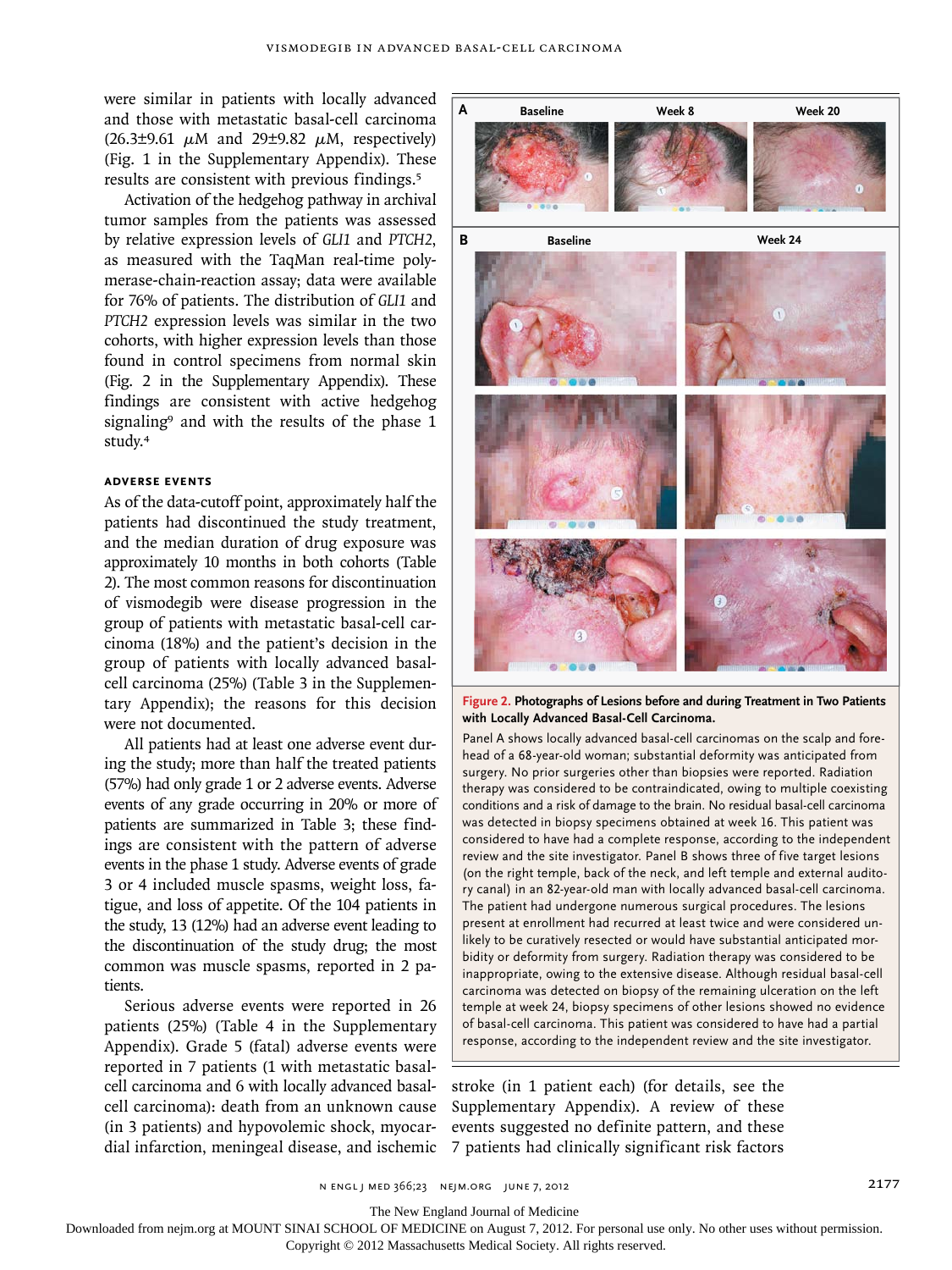| Table 3. Commonly Reported Adverse Events, According to Grade.* |                        |         |         |                  |  |  |  |
|-----------------------------------------------------------------|------------------------|---------|---------|------------------|--|--|--|
| Event                                                           | Any Grade              | Grade 1 | Grade 2 | Grade 3 or 4     |  |  |  |
|                                                                 | percentage of patients |         |         |                  |  |  |  |
| Muscle spasms                                                   | 68                     | 48      | 16      | $\boldsymbol{4}$ |  |  |  |
| Alopecia                                                        | 63                     | 49      | 14      | O                |  |  |  |
| Dysgeusia                                                       | 51                     | 28      | 23      | $\Omega$         |  |  |  |
| Decrease in weight                                              | 46                     | 27      | 14      | 5                |  |  |  |
| Fatigue                                                         | 36                     | 27      | 5       | $\overline{4}$   |  |  |  |
| Nausea                                                          | 29                     | 21      | 7       | ı                |  |  |  |
| Decrease in appetite                                            | 23                     | 14      | 6       | 3                |  |  |  |
| Diarrhea                                                        | 22                     | 16      | 5       | 1                |  |  |  |

\* These adverse events occurred in at least 20% of all patients and were coded with the use of the *Medical Dictionary for Regulatory Activities* (MedDRA), version 13.1. The highest grade of event is reported here for each patient.

> or coexisting conditions at baseline. The relationship between the study drug and the deaths is unknown.

## DISCUSSION

Advanced basal-cell carcinoma is an uncommon, frequently disfiguring, and sometimes life-threatening cancer that has been without effective therapies. New treatment options are urgently needed for patients who have tumors that are not amenable to surgery, for whom surgery would be grossly disfiguring, or who have metastatic disease. To our knowledge, however, no previous clinical trials have focused on this population.

Dysregulation of the hedgehog signaling pathway has been identified in the vast majority of basal-cell carcinomas. Vismodegib is a synthetic, first-in-class, small-molecule inhibitor of SMO, a key component of the hedgehog pathway.

On the basis of the efficacy observed in the phase 1 study, this trial was designed to evaluate the efficacy and safety of vismodegib in patients with advanced basal-cell carcinoma. The study met the protocol-defined primary end point, as measured by the independently assessed tumor response. The majority of patients in both cohorts had tumor shrinkage in response to vismodegib. In addition, 54% of patients with locally advanced basal-cell carcinoma had no residual disease in biopsy specimens obtained during treatment with vismodegib. Furthermore, photographs of patients and comments from treating physicians suggest that the response may have been underestimated for some patients with locally advanced basal-cell carcinoma, such as those with tumor regression and residual scarring, since scarring was included in the measurement of the externally visible dimension.

Concordance between the independent review and the site investigators' assessment of response was higher in the group of patients with metastatic basal-cell carcinoma than in the group with locally advanced basal-cell carcinoma. In both cohorts, most discordances were attributed to cases in which the site investigator noted a response but the independent reviewer noted a nonresponse. The lower concordance rate for the patients with locally advanced basal-cell carcinoma can be attributed to the multiple components of the end-point definition for response (i.e., visible dimension, ulceration, and RECIST, as applicable) and the amalgamated independent review of each of these components.

Common adverse events observed in this study were generally similar to those seen in prior studies of vismodegib and are hypothesized to be mechanism-related<sup>10-13</sup>; these included muscle spasms, dysgeusia, alopecia, fatigue, and weight loss. Serious adverse events were reported, including fatal adverse events in seven patients. The relationship of the deaths to the study drug was unknown, but the deaths were considered by the site investigator to be unrelated to vismodegib.

Despite the efficacy observed in this study, some patients chose to discontinue treatment with vismodegib for reasons other than disease progression or adverse events, particularly in the cohort of patients with locally advanced basal-cell carcinoma. Although the reasons for the decision to discontinue therapy were not documented, longterm, low-grade adverse events (e.g., dysgeusia or muscle cramps) or the perception that the maximal benefit had been achieved may have played a role.

These study data suggest that vismodegib is a new treatment option for patients with advanced basal-cell carcinoma, and led to the approval of vismodegib by the Food and Drug Administration. Recently, encouraging data were also reported for vismodegib in the prevention and treatment of basal-cell carcinomas in patients with the basalcell nevus syndrome, a condition caused by a germline deletion of one copy of *PTCH1*, which can lead to the development of hundreds to thousands of basal-cell carcinomas in affected persons.<sup>14</sup>

The New England Journal of Medicine

Downloaded from nejm.org at MOUNT SINAI SCHOOL OF MEDICINE on August 7, 2012. For personal use only. No other uses without permission.